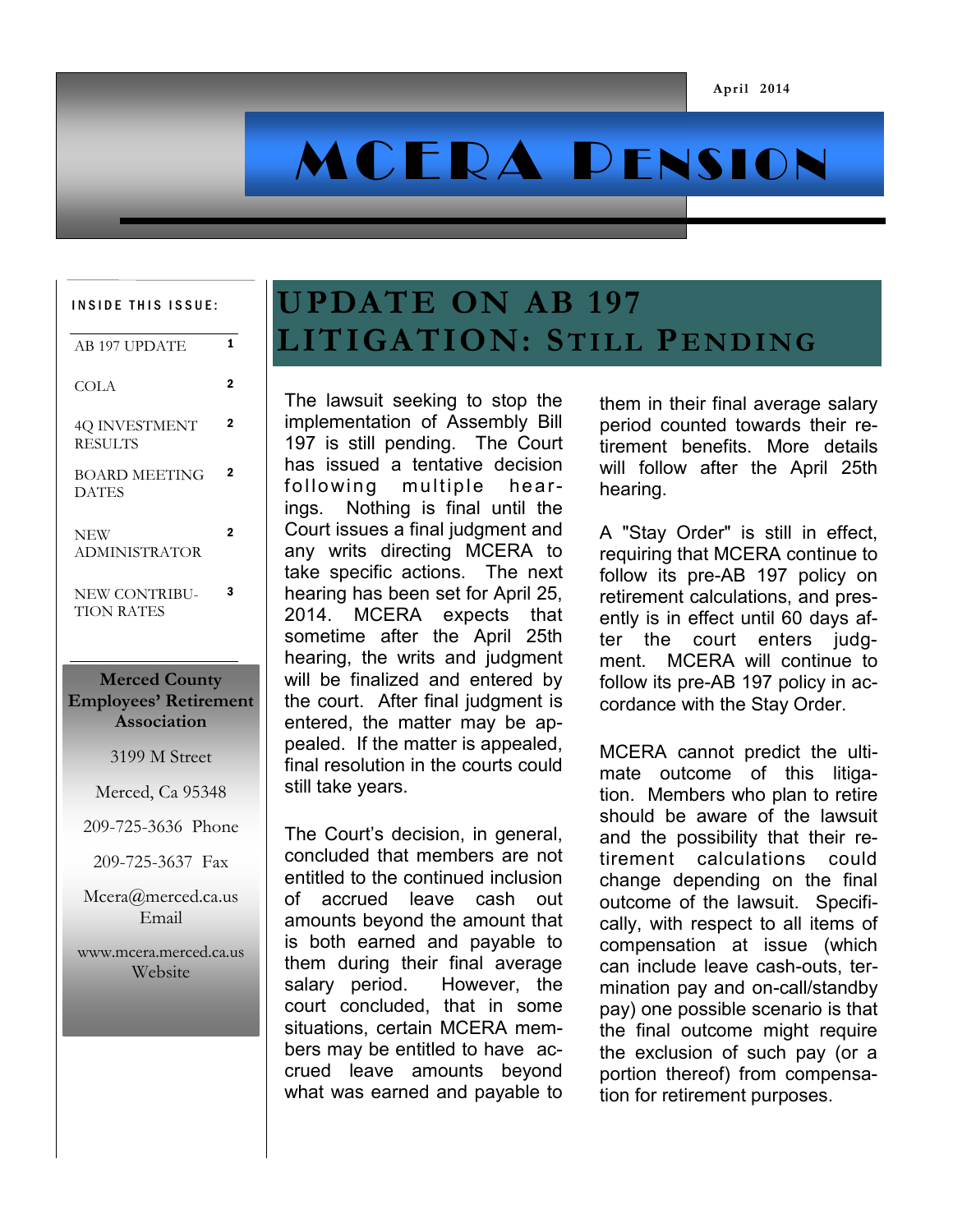### **I N V E S T M E N T R E S U L T S F O R Q UA R T E R E N D I N G D E C E M B E R 2 0 1 3**

As of February 28, 2014, the assets of the Merced Retirement Fund totaled \$630 million. Investment returns as of March 30, 2014, will be available in May .

For the fourth quarter ending December 31, 2013, the fund returned 5.5% exceeding the benchmark of 4.7% and ranked in the 27th percentile of other similar sized public funds (4.8% median) Longer term, the three year and five year returns of 9.6% and 12.6% ranked right at the median among its peer public plans (9.6% and 12.6%, respectively).



Fourth quarter results were enhanced by the Fund's Domestic Equity portfolio which returned 10.3% exceeding the index of 10.0% and the International portfolio which returned 5.6% also exceeding the benchmark of 4.8%. The complete 4Q report is posted on the MCERA website.

### **COLA FOR 2014**

The Board approved a 2.5% Cost of Living Adjustment (COLA) for Tier 1 retired members. Those eligible for the COLA will see the increase in their April 30, 2014 payment.

The COLA is determined annually based on increases in the December Consumer Price Index (CPI) for All Urban Consumers in the San Francisco-Oakland-San Jose area. The ratio is calculated, and rounded to the nearest onehalf percent The increase was 2.58%, which was rounded to 2.5%.

### **NE W R E T I R E M E N T P L A N A D M I N I S T R A T O R**

The MCERA Retirement Board appointed Steven Bland as the new Retirement Plan Administrator. Mr. Bland began his new position on March 31, 2014. He has spent three decades involved in investments, benefits, administration, and actuarial work.

Mr. Bland has been impressed by the quality of staff currently at MCERA: David Liu, Bren Horrocks, Brenda Mojica, Sheri Villagrana, Rhianna Phillips, Frank Romero and Angelo Lamas

Karen Adams

Mark Bodley

Deidre Kelsey

Jim Pacheco

David Ness, Chair

Alfonse Peterson

Michael Rhodes

Darlene Ingersoll

Ron Kinchloe

Scott Johnston

#### MCERA Board **Meetings**

April 24, 2014 May 8, 2014 May 22, 2014 June 12, 2014 June 26, 2014

Meetings begin at 8:15 am